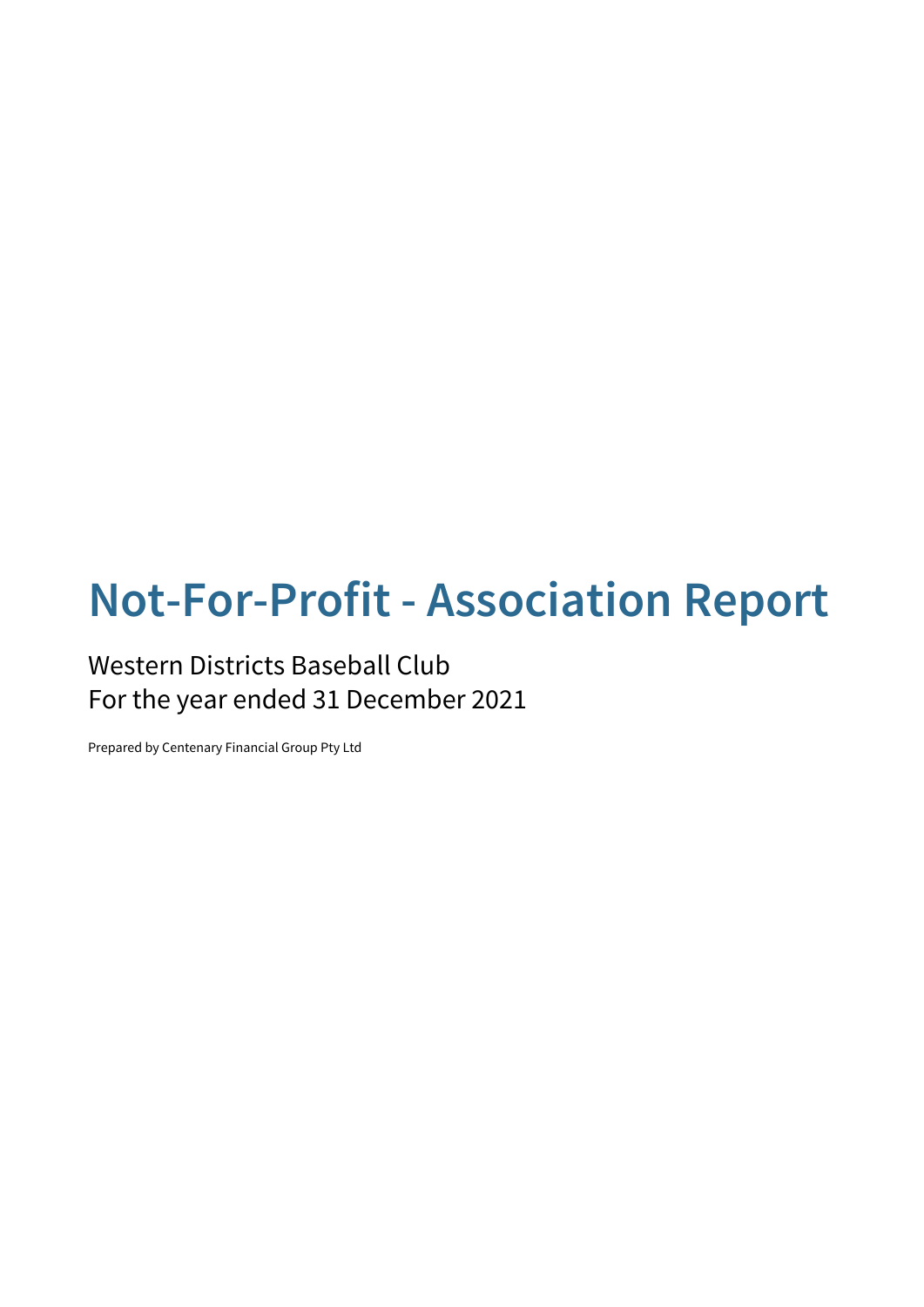# **Contents**

- **3** Income and Expenditure Statement
- **5** Assets and Liabilities Statement
- **7** Notes to the Financial Statements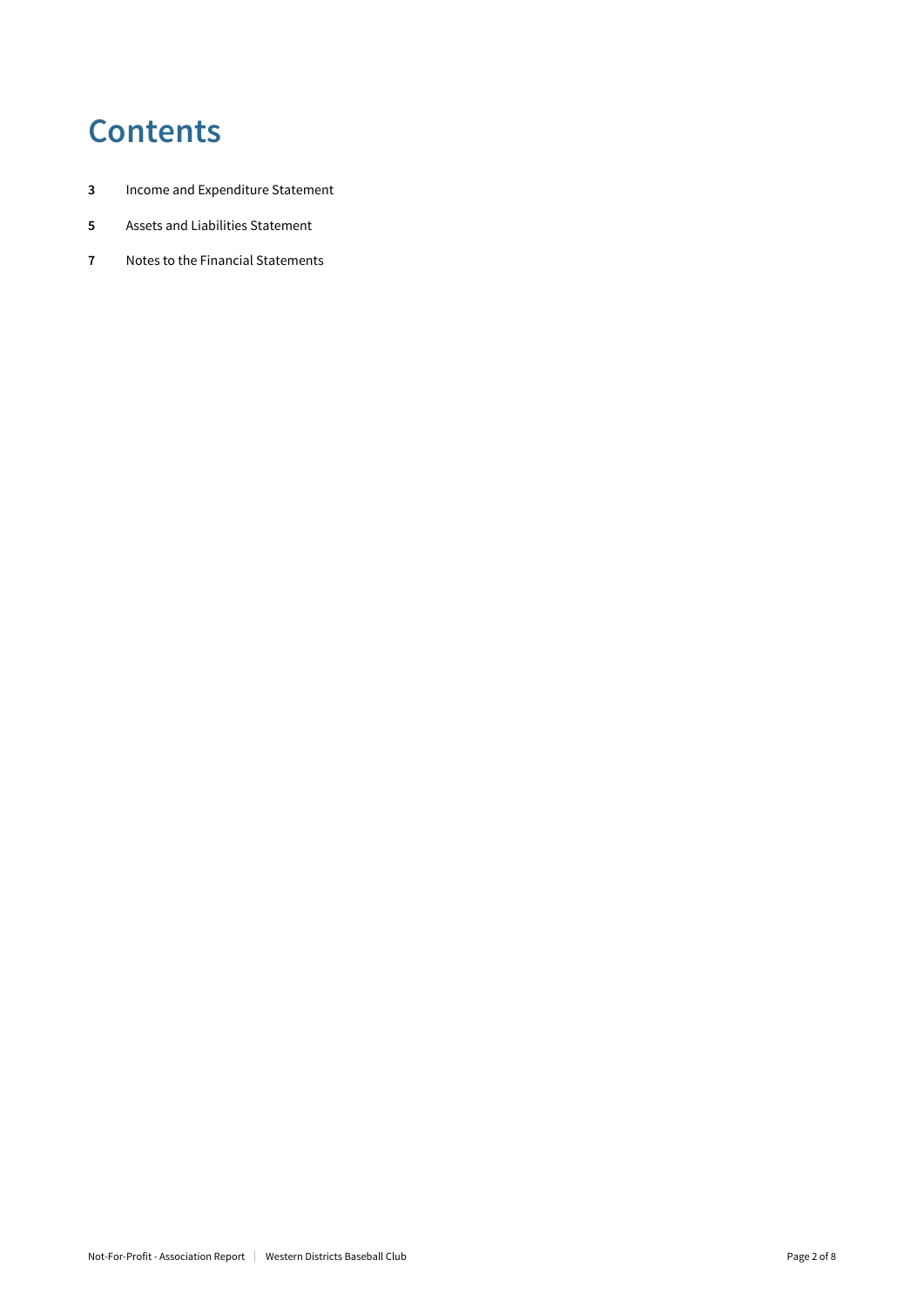# **Income and Expenditure Statement**

### **Western Districts Baseball Club For the year ended 31 December 2021**

|                                     | 2021                     | 2020                     |
|-------------------------------------|--------------------------|--------------------------|
| Income                              |                          |                          |
| <b>Grant Operating</b>              | 93,801                   | 145,932                  |
| Donations                           | 38,430                   | 35,902                   |
| Fundraising                         | 82,393                   | 53,287                   |
| <b>Total Income</b>                 | 214,623                  | 235,121                  |
| <b>Cost of Sales</b>                |                          |                          |
| <b>Opening Stock</b>                | 12,548                   | 12,548                   |
| Purchases                           | 33,701                   | 23,995                   |
| <b>Closing Stock</b>                | (12, 548)                | (12, 548)                |
| <b>Total Cost of Sales</b>          | 33,701                   | 23,995                   |
| <b>Gross Surplus</b>                | 180,922                  | 211,126                  |
| <b>Other Income</b>                 |                          |                          |
| Interest Income                     | 68                       | 312                      |
| Other Income                        | $\blacksquare$           | 9,320                    |
| <b>Total Other Income</b>           | 68                       | 9,631                    |
| Expenditure                         |                          |                          |
| Depreciation                        | 14,396                   | 12,668                   |
| Motor Vehicles                      | $\overline{\phantom{a}}$ | 1,798                    |
| <b>Accounting Fees</b>              | 300                      | 200                      |
| Advertising & Marketing             | 3,932                    |                          |
| <b>Affiliation Fees</b>             | ÷,                       | 51                       |
| Amenities Block Expenses            | 92,726                   |                          |
| <b>Bank Fees</b>                    | 4                        | 309                      |
| <b>Baseballs &amp; Scorers Fees</b> | 1,954                    | 304                      |
| <b>Batting Cage Expenses</b>        | 37,489                   | 128,411                  |
| Cleaning                            | ÷,                       | 1,246                    |
| Club Paying Players Fees            | 670                      |                          |
| Computer Expense                    | 6,018                    | 900                      |
| Consultancy Fees                    | $\blacksquare$           | 5,290                    |
| Discounts Allowed                   | 270                      | 920                      |
| Electricity & Gas                   | 4,593                    | 3,377                    |
| Fees: Lights & Nightball            | 4,186                    | 3,000                    |
| Fees: Umpires & Coaches             | 1,452                    | 1,845                    |
| Ground Maintenance                  | 2,800                    | 3,710                    |
| Insurance                           | 4,874                    | 4,893                    |
| <b>Internet Expenses</b>            |                          | 118                      |
| Life Member Fees Paid               | 2,520                    |                          |
| Merchandise Fees                    | 436                      | $\sim$                   |
| Office Hire                         | 525                      | $\overline{\phantom{a}}$ |

The accompanying notes form part of these financial statements. These statements should be read in conjunction with the attached compilation report.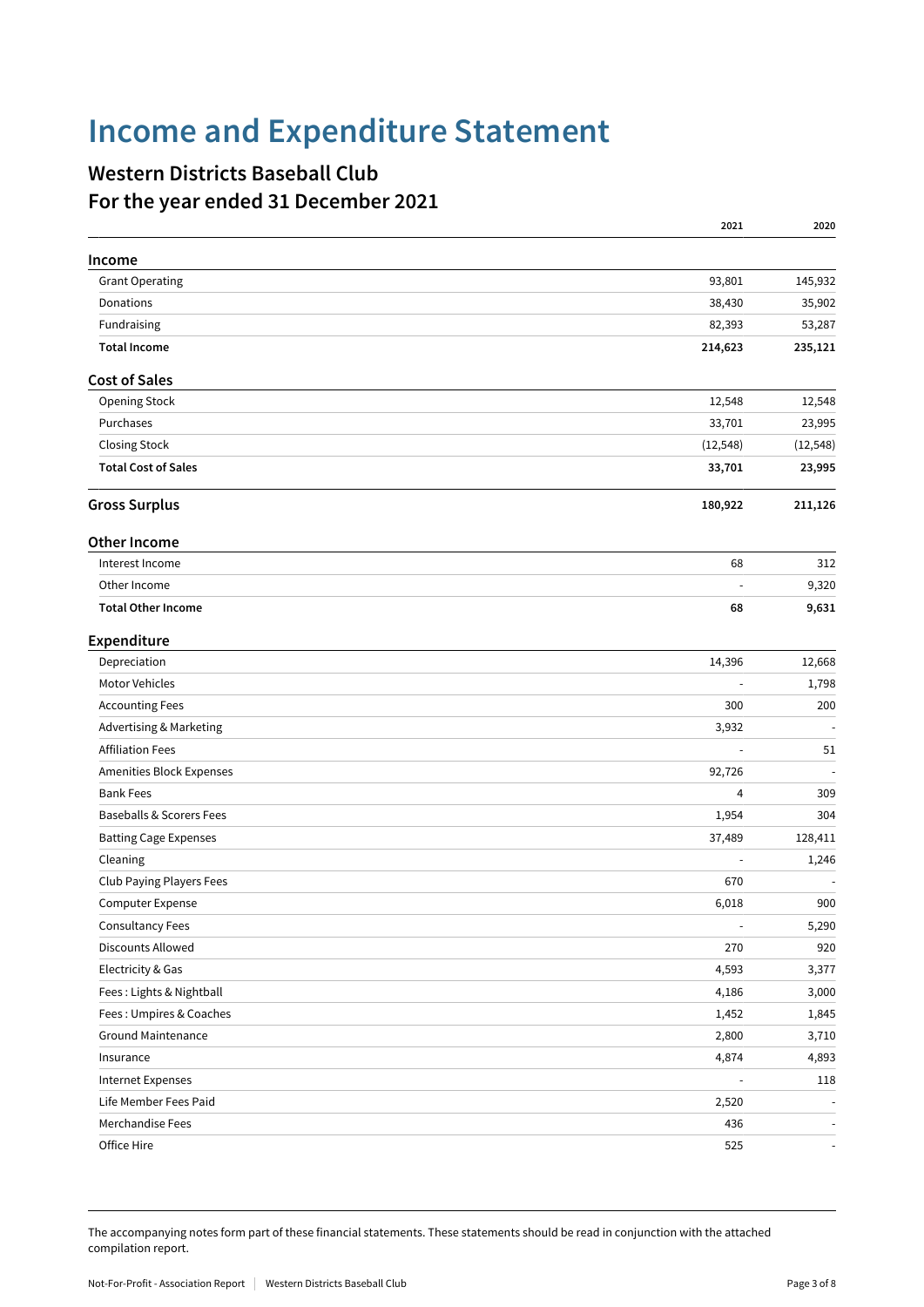|                                                               | 2021           | 2020     |
|---------------------------------------------------------------|----------------|----------|
|                                                               |                |          |
| Office of Fair Trading                                        | 1              |          |
| Photos                                                        |                | 448      |
| Playing Equipment                                             | 5,495          | 3,001    |
| Postage Costs                                                 | 124            | 126      |
| Rates and Taxes                                               | 1,836          | 13,386   |
| Registration                                                  | $\blacksquare$ | 599      |
| Repairs & Maintenance                                         | 37,314         | 34,990   |
| Score Books                                                   | 314            |          |
| Square Up Fees                                                | 366            | ٠        |
| Subscriptions                                                 |                | 256      |
| <b>Sundry Expenses</b>                                        | 723            | 636      |
| Timberjacks Expenses                                          | 1,000          |          |
| <b>Toliet Hire</b>                                            | 153            |          |
| Trophies & Presentation & Photos                              | 2,754          |          |
| <b>Total Expenditure</b>                                      | 229,225        | 222,483  |
| Current Year Surplus/ (Deficit) Before Income Tax Adjustments | (48, 235)      | (1, 726) |
| <b>Current Year Surplus/(Deficit) Before Income Tax</b>       | (48, 235)      | (1, 726) |
| Net Current Year Surplus After Income Tax                     | (48, 235)      | (1, 726) |

The accompanying notes form part of these financial statements. These statements should be read in conjunction with the attached compilation report.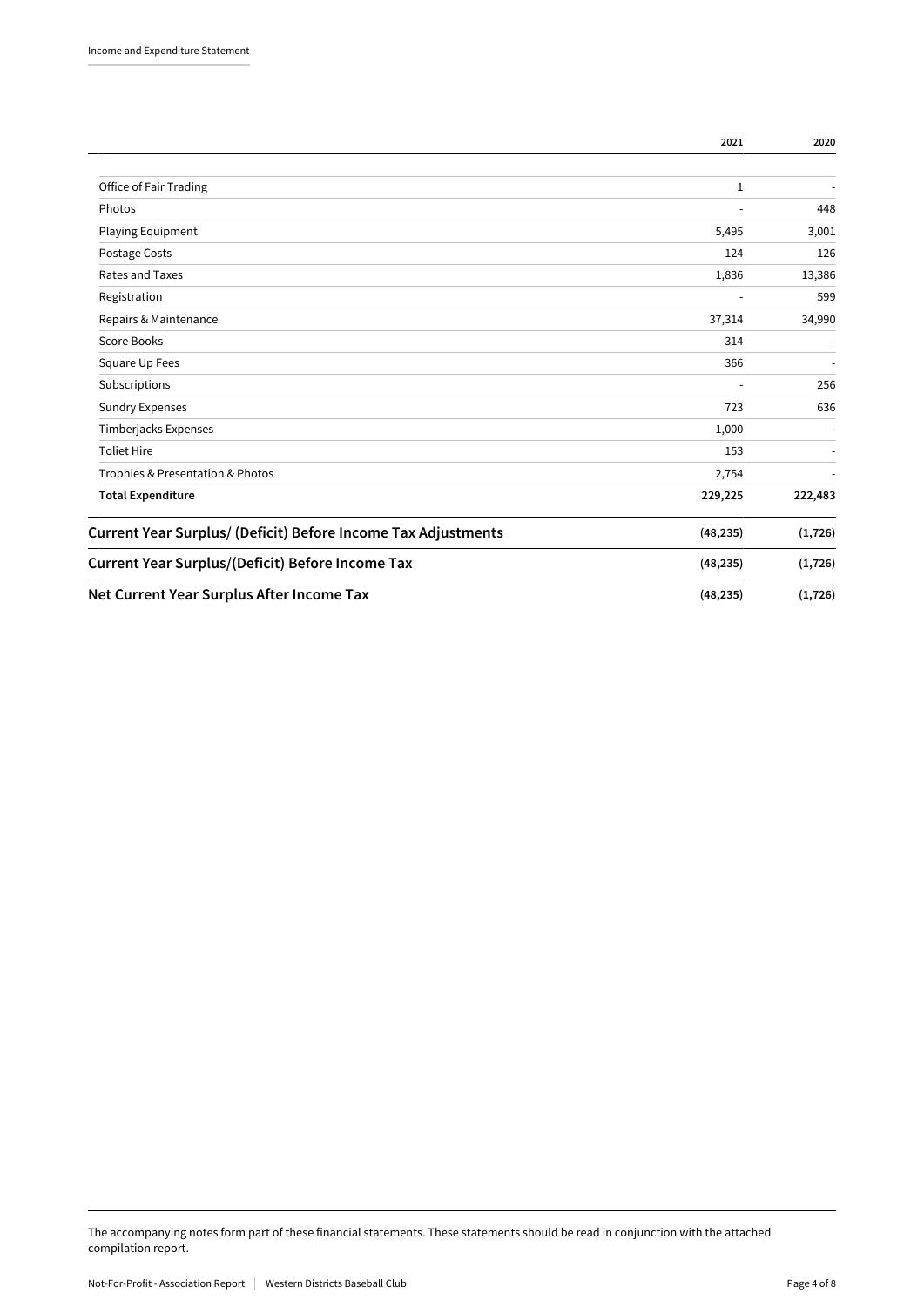# **Assets and Liabilities Statement**

### **Western Districts Baseball Club As at 31 December 2021**

|                                                              | <b>NOTES</b> | 31 DEC 2021 | 31 DEC 2020 |
|--------------------------------------------------------------|--------------|-------------|-------------|
| Assets                                                       |              |             |             |
| <b>Current Assets</b>                                        |              |             |             |
| <b>Cash and Cash Equivalents</b>                             |              |             |             |
| Amenities Block Account                                      |              | 23,220      | 125,160     |
| <b>Batting Cage Account</b>                                  |              | 6           | 29          |
| Bendigo Acct                                                 |              | 30,586      | 5,609       |
| Bendigo Bank Gold Saver Account                              |              | 25,531      | 55,138      |
| <b>Total Cash and Cash Equivalents</b>                       |              | 79,343      | 185,935     |
| <b>Trade and Other Receivables</b>                           |              |             |             |
| <b>Accounts Receivable</b>                                   |              | 9,844       | 3,401       |
| <b>Total Trade and Other Receivables</b>                     |              | 9,844       | 3,401       |
| Inventories                                                  |              |             |             |
| Stock on Hand                                                |              | 12,548      | 12,548      |
| <b>Total Inventories</b>                                     |              | 12,548      | 12,548      |
| <b>GST Receivable</b>                                        |              |             |             |
| GST                                                          |              | 16,098      | 17,525      |
| <b>Total GST Receivable</b>                                  |              | 16,098      | 17,525      |
| <b>Non-Current Assets</b><br><b>Other Non-Current Assets</b> |              |             |             |
| <b>Fixed Assets</b>                                          |              |             |             |
| Leasehold Improvements : Dugouts                             |              | 13,479      | 13,479      |
| Less Accumulated Depreciation Dugouts                        |              | (5,707)     | (4, 843)    |
| Leasehold Improvements at Cost                               |              | 31,848      | 31,848      |
| Less Accumulated Amortisation of Leasehold Improvements      |              | (9,254)     | (6, 744)    |
| Furniture & Fittings                                         |              | 644         | 644         |
| Less Accumulated Depreciation Furniture                      |              | (320)       | (219)       |
| Office Equipment                                             |              | 4,743       | 4,743       |
| Less Accumulated Depreciation Office Equipment               |              | (4, 246)    | (4, 108)    |
| Plant & Equipment                                            |              | 125,508     | 124,077     |
| Less Accumulated Depreciation on Plant & Equipment           |              | (74, 227)   | (63, 444)   |
| <b>Total Fixed Assets</b>                                    |              | 82,469      | 95,433      |
| Mastercard                                                   |              | 87          | 324         |
| <b>Total Other Non-Current Assets</b>                        |              | 82,556      | 95,757      |
| <b>Total Non-Current Assets</b>                              |              | 82,556      | 95,757      |
| <b>Total Assets</b>                                          |              | 200,389     | 315,166     |
| Liabilities                                                  |              |             |             |
| <b>Current Liabilities</b>                                   |              |             |             |

The accompanying notes form part of these financial statements. These statements should be read in conjunction with the attached compilation report.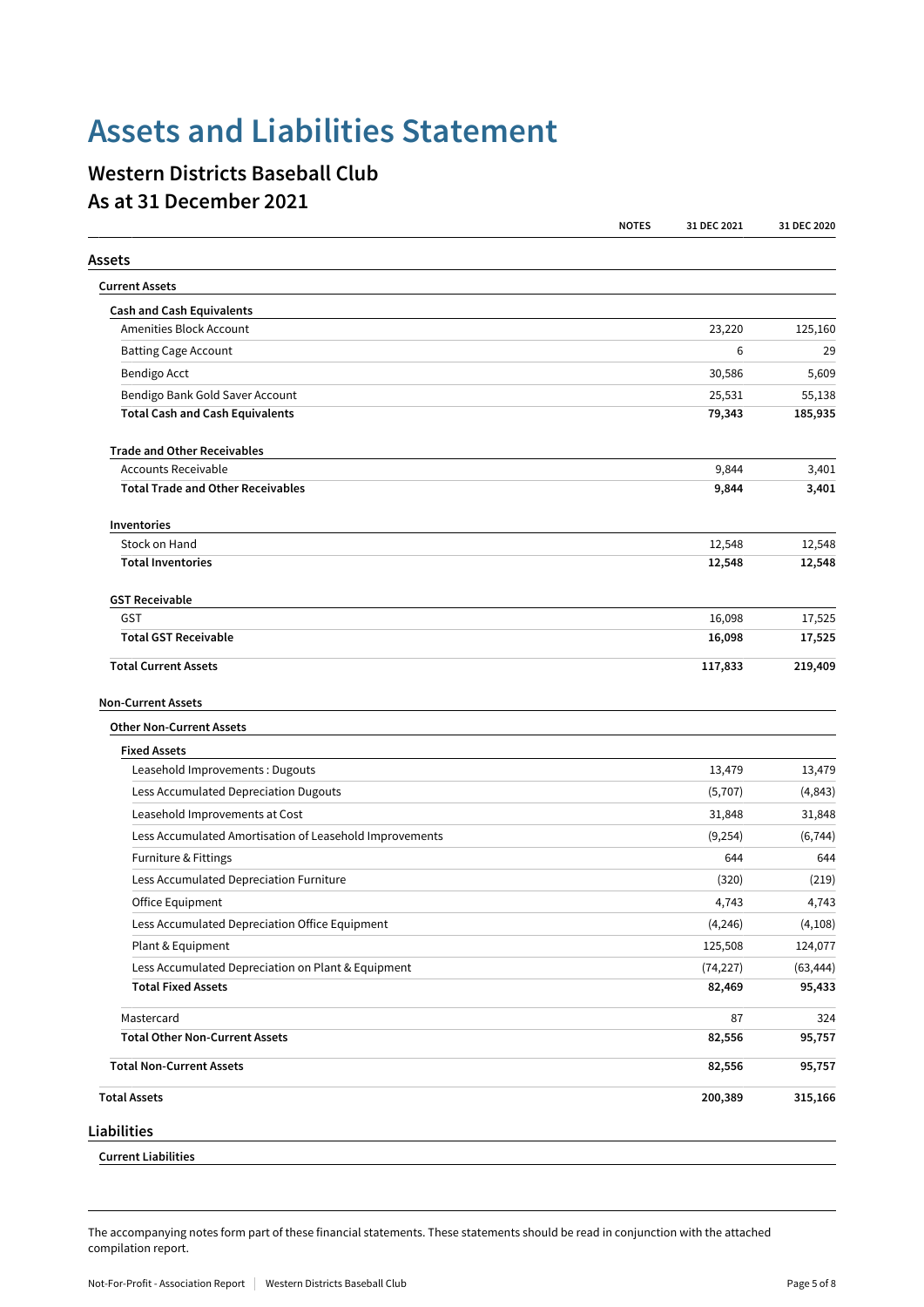|                                       | <b>NOTES</b> | 31 DEC 2021 | 31 DEC 2020 |
|---------------------------------------|--------------|-------------|-------------|
| <b>Trade and Other Payables</b>       |              |             |             |
| <b>Accounts Payable</b>               |              | 2,105       | 68,647      |
| <b>Total Trade and Other Payables</b> |              | 2,105       | 68,647      |
| <b>Total Current Liabilities</b>      |              | 2,105       | 68,647      |
| <b>Total Liabilities</b>              |              | 2,105       | 68,647      |
| <b>Net Assets</b>                     |              | 198,284     | 246,519     |
| <b>Member's Funds</b>                 |              |             |             |
| Capital Reserve                       |              | 198,284     | 246,519     |
| <b>Total Member's Funds</b>           |              | 198,284     | 246,519     |

The accompanying notes form part of these financial statements. These statements should be read in conjunction with the attached compilation report.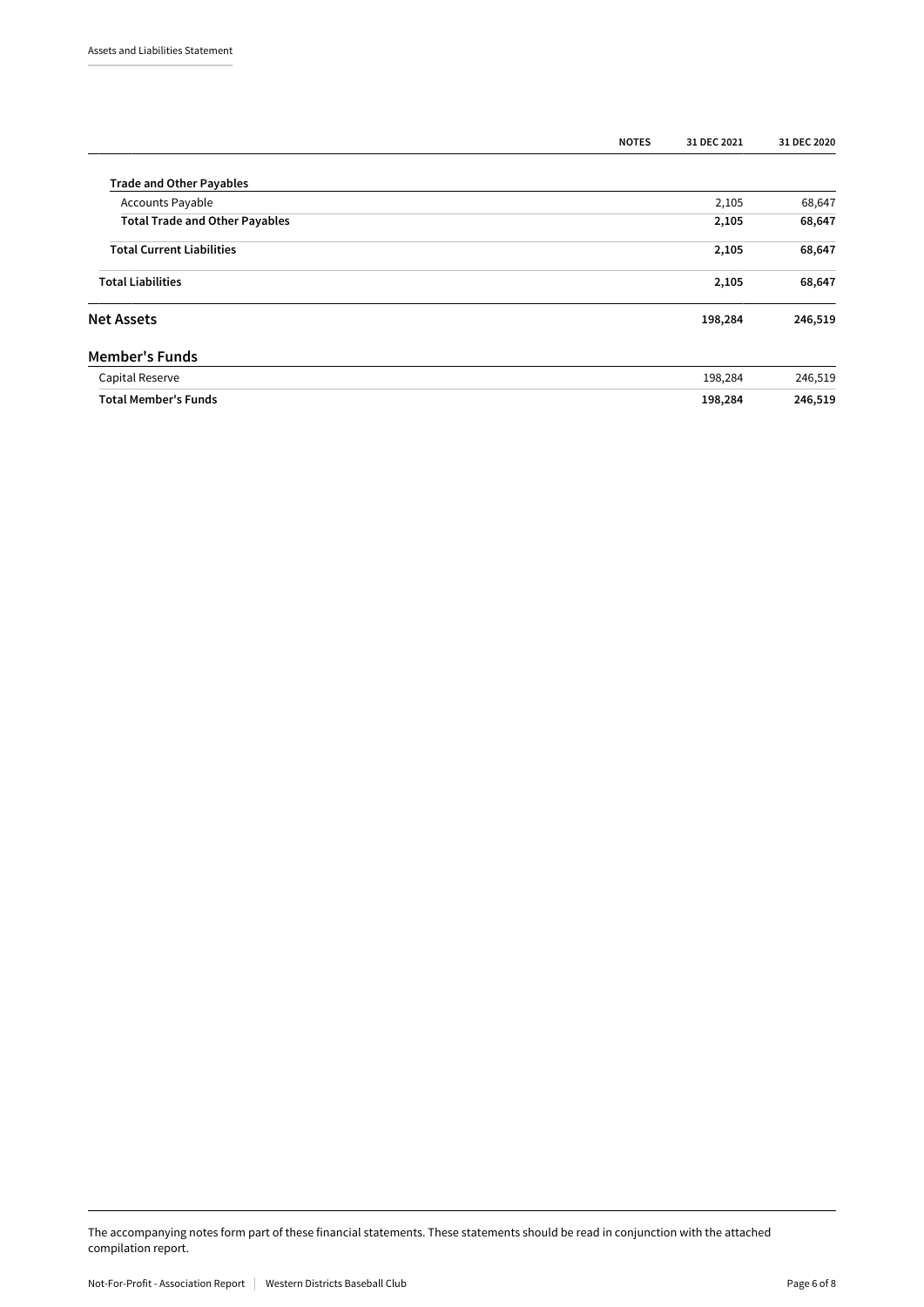# **Notes to the Financial Statements**

### **Western Districts Baseball Club For the year ended 31 December 2021**

#### **1. Summary of Significant Accounting Policies**

The financial statements are special purpose financial statements prepared in order to satisfy the financial reporting requirements of the Associations Incorporation Act Qld. The committee has determined that the association is not a reporting entity.

The financial statements have been prepared on an accruals basis and are based on historic costs and do not take into account changing money values or, except where stated specifically, current valuations of non-current assets.

The following significant accounting policies, which are consistent with the previous period unless stated otherwise, have been adopted in the preparation of these financial statements.

#### **Property, Plant and Equipment (PPE)**

Leasehold improvements and office equipment are carried at cost less, where applicable, any accumulated depreciation.

The depreciable amount of all PPE is depreciated over the useful lives of the assets to the association commencing from the time the asset is held ready for use.

Leasehold improvements are amortised over the shorter of either the unexpired period of the lease or the estimated useful lives of the improvements.

#### **Impairment of Assets**

At the end of each reporting period, the committee reviews the carrying amounts of its tangible and intangible assets to determine whether there is any indication that those assets have been impaired. If such an indication exists, an impairment test is carried out on the asset by comparing the recoverable amount of the asset, being the higher of the asset's fair value less costs to sell and value in use, to the asset's carrying amount. Any excess of the asset's carrying amount over its recoverable amount is recognised in the income and expenditure statement.

#### **Cash on Hand**

Cash on hand includes cash on hand, deposits held at call with banks, and other short-term highly liquid investments with original maturities of three months or less.

#### **Accounts Receivable and Other Debtors**

Accounts receivable and other debtors include amounts due from members as well as amounts receivable from donors. Receivables expected to be collected within 12 months of the end of the reporting period are classified as current assets. All other receivables are classified as non-current assets.

#### **Goods and Services Tax (GST)**

Revenues, expenses and assets are recognised net of the amount of GST, except where the amount of GST incurred is not recoverable from the Australian Taxation Office (ATO). Receivablesand payables are stated inclusive of the amount of GST receivable or payable. The net amount ofGST recoverable from, or payable to, the ATO is included with other receivables or payables in theassets and liabilities statement.

These notes should be read in conjunction with the attached compilation report.